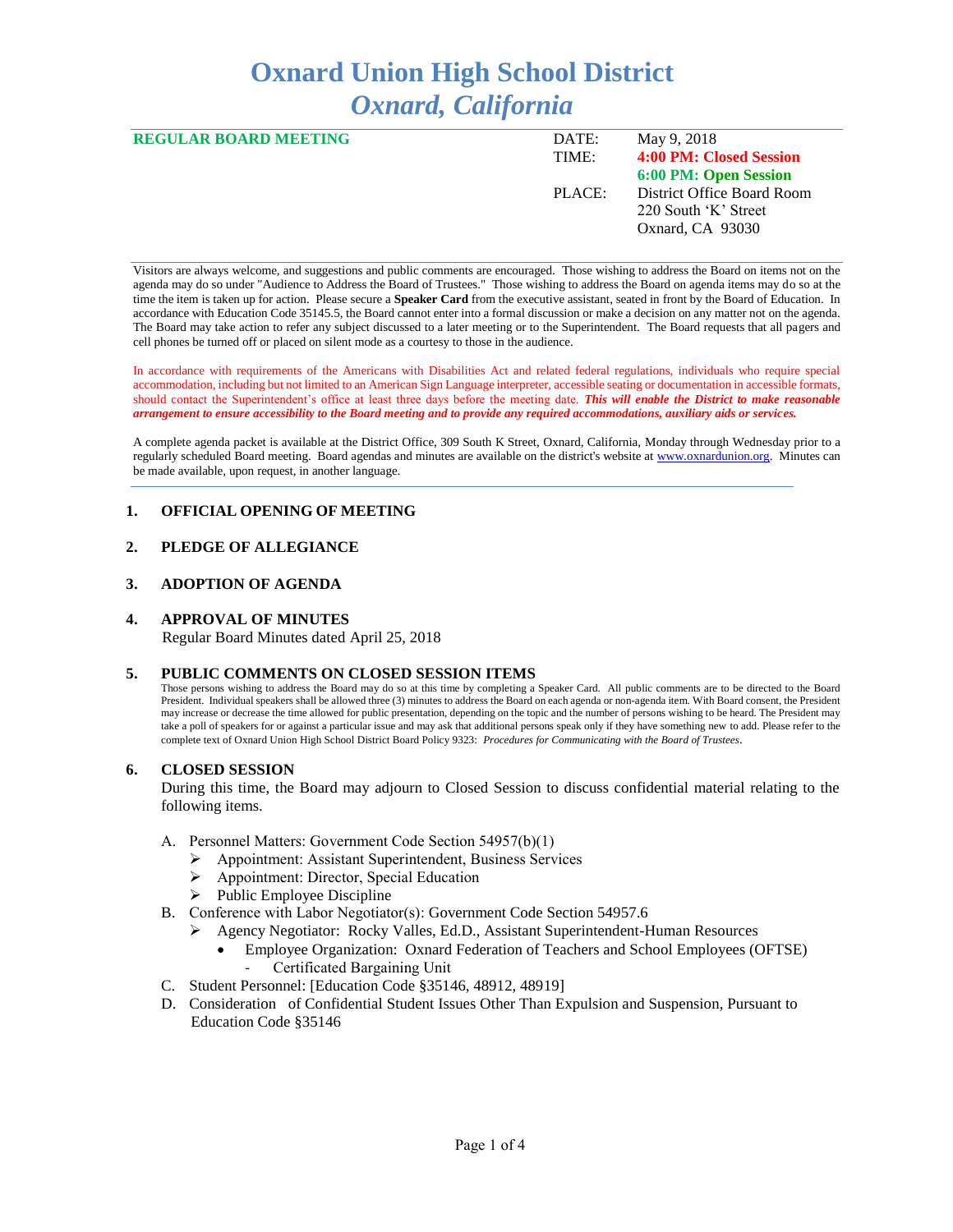# Board Meeting Agenda May 9, 2018

E. Conference with Real Property Negotiator (Govt. Code § 54956.8)

 PROPERTY: 50-acres of 107.25 acres located at or near 1825 Camino del Sol, Oxnard, CA (southeast corner of N. Rose Ave. and Cesar Chaves Dr.) Ventura County Assessor Parcel No. 214-0- 020-595

AGENCY NEGOTIATOR: Sid Albaugh, Assistant Superintendent Business Services Business Services and Dr. Joel Kirschenstein, Consultant Sage Realty Group Inc.

NEGOTIATING PARTIES: Brian Edward Maulhardt, as Trustee of the Brian Edward Maulhardt Children's Support Trust

- UNDER NEGOTIATION: Price and terms of payment
- F. Conference with Real Property Negotiator (Govt. Code § 54956.8)

PROPERTY: Multiple District-owned parcels, including: (1) Bell Ranch Property, Assessor Parcel No. ("APN") 156-0-180-385, Camarillo, California; (2) South of Oxnard High School, APN 183-0-030-180; (3) District Office Campus, 220, 309, and 315 South K Street, Oxnard, CA, APNs 202-0-010-630 & -740; (4) Hueneme Road Adult School, 527 W Hueneme Road, Oxnard, CA, APN 222-0-082-625; (5) 280 and 300 Skyway Drive, Camarillo, CA, APN 230-0-130-105; and (6) 15 Stearman Street, Camarillo, CA, APN 230-0-130-115 AGENCY NEGOTIATOR: Sid Albaugh, Assistant Superintendent Business Services and Dr. Joel Kirschenstein, Consultant Sage Realty Group Inc. NEGOTIATING PARTIES: To be determined UNDER NEGOTIATION: Price and terms of payment.

G. Conference with Real Property Negotiator (Govt. Code § 54956.8) PROPERTY: 7.6 Acres located 1800 Solar Drive, Oxnard, CA, Ventura County Assessor Parcel No. 213-0-070-045 AGENCY NEGOTIATOR: Sid Albaugh, Assistant Superintendent Business Services and Dr. Joel Kirschenstein, Consultant Sage Realty Group Inc. NEGOTIATING PARTIES: NAI Capital UNDER NEGOTIATION: Price and terms of payment.

# **7. RECONVENE IN PUBLIC: REPORT ON CLOSED SESSION ACTION**

# **8. RECOGNITION**

- ➢ **Dedicated Student Award – Rancho Campana**
- ➢ **Mock Trial – Channel Islands High School**
- ➢ **Parent Project – Hilda Gomez**
- ➢ **New Administration Introductions**

## **9. PUBLIC COMMENTS TO ADDRESS THE BOARD OF TRUSTEES**

Those persons wishing to address the Board may do so at this time by completing a Speaker Card. All public comments are to be directed to the Board President. Individual speakers shall be allowed three (3) minutes to address the Board on each agenda or non-agenda item. With Board consent, the President may increase or decrease the time allowed for public presentation, depending on the topic and the number of persons wishing to be heard. The President may take a poll of speakers for or against a particular issue and may ask that additional persons speak only if they have something new to add. Please refer to the complete text of Oxnard Union High School District Board Policy 9323: *Procedures for Communicating with the Board of Trustees.*

## **10. SUPERINTENDENT'S REPORT**

# **11. STUDENT REPRESENTATIVE TO THE BOARD – ANGELINE CESAR**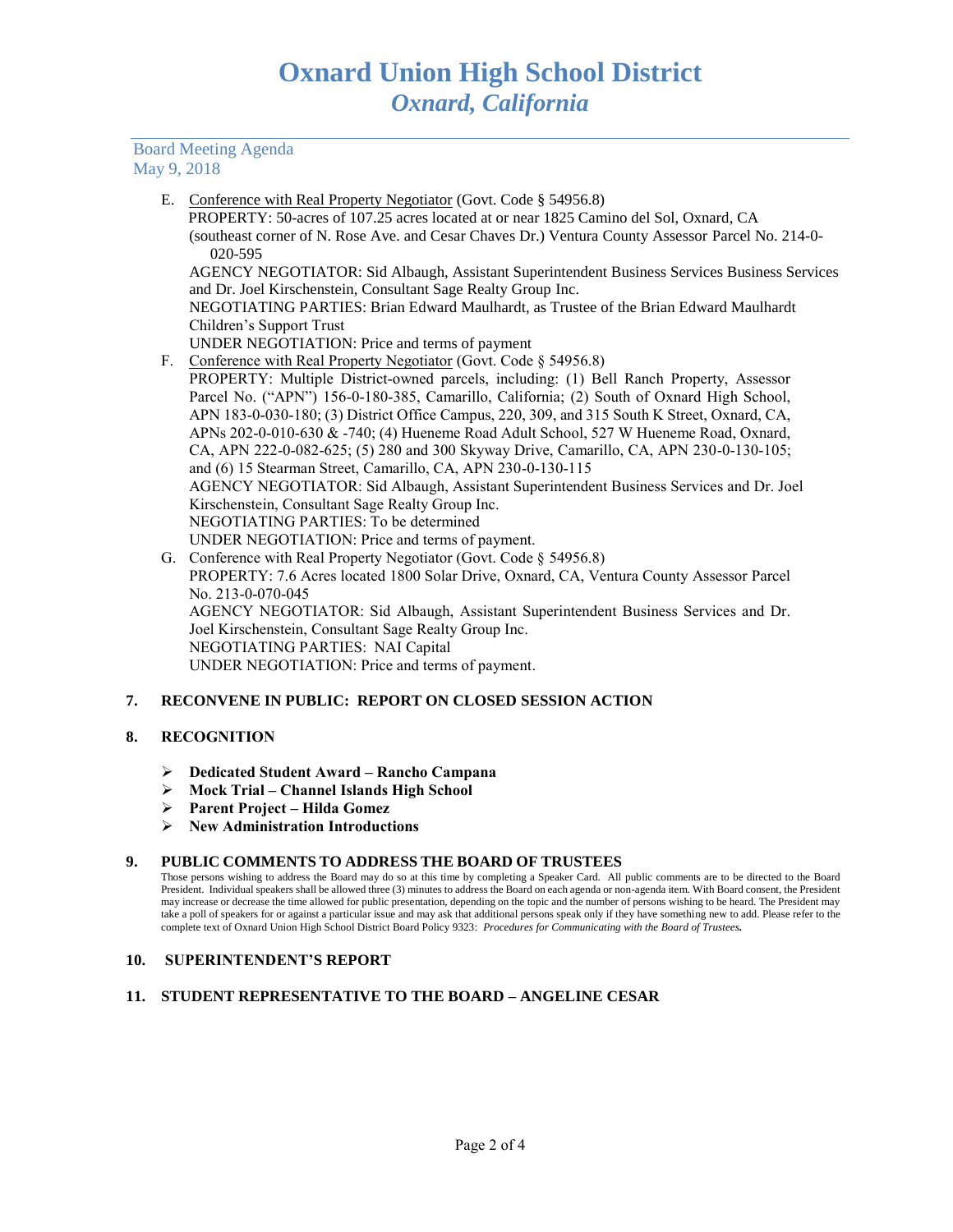Board Meeting Agenda May 9, 2018

# **12. CONSENT CALENDAR**

# **Business Services**

- A. Consideration of Approval of Donations, April 3-30, 2018
- B. Consideration of Approval of Purchase Orders, April 16-27, 2018

## **Educational Services**

- C. Consideration of Approval of NPS placements, Case Numbers 36-39, 17/18 according to the student's IEP team and the Director of Special Education
- D. Consideration of Approval of the New/Revised Course Proposal: Introduction to Baking and Pastry, Culinary Foundations, Baking and Pastry Honors, World Cuisine, Architectural Drafting and Design, Advanced Architecture Design, Commercial Photography, Advanced Commercial Photography, Integrated Mathematics Readiness, AP Seminar
- E. Consideration of Approval of Agreement between Oxnard Union High School District and Ventura County Behavioral Health for No Cost Behavioral and Public Health Services
- F. Consideration of Approval of Designation of CIF League Representatives for the 2018-2019 School Year
- G. Consideration of Approval of Stipulated Student Expulsions by Agreement of the School Principal, the Student, and the Students' Parent/Guardian, as per Board Policy 5144, Section 22

## **Human Resources**

H. Consideration of Approval of Personnel Items

## **Board Policies**

- I. Consideration of Approval of Revisions to Board Policy *4119.21, 4219.21, 4319.21 Professional Standards* [First Reading]
- J. Consideration of Approval of Revisions to Board Policy *4112.21 Interns* [First Reading]
- K. Consideration of Approval of Revised Board Policy*1250, School Visitors/Outsiders* [Second Reading]
- L. Consideration of Approval of Revised Board Policy *6115 Ceremonies and Observances* [Second Reading]
- M. Consideration of Approval of Revision of BP 6142.1 *Sexual Health and HIV/AIDS Prevention Instruction* [Second Reading]
- N. Consideration of Approval of Revisions to Board Policy *4117.2, 4217.2, 4317.2 Personnel Resignation* [Second Reading]
- O. Consideration of Approval of Revisions to *Board Policy 4119.25, 4219.25, 4319.25:* Political Activities of Employees [Second Reading]
- P. Consideration of Approval of Revisions to *Board Policy 4143.1, 4243.1:* Public Notice Personnel Negotiations [Second Reading]
- Q. Consideration of Approval of Revisions to Board Policy *4212.8 Nepotism: Employment of Relatives* [Second Reading]

# **13. ACTION ITEMS**

## **Educational Services**

- A. Consideration of Approval of Revisions to Board Policy *6146.1 Graduation Requirements* [First Reading]
- B. Consideration of Approval of Revised Job Description: *Senior Systems Administrator* [Second Reading]
- C. Consideration of Approval of Revision to Job Description *Licensed Vocational Nurse* [First Reading)